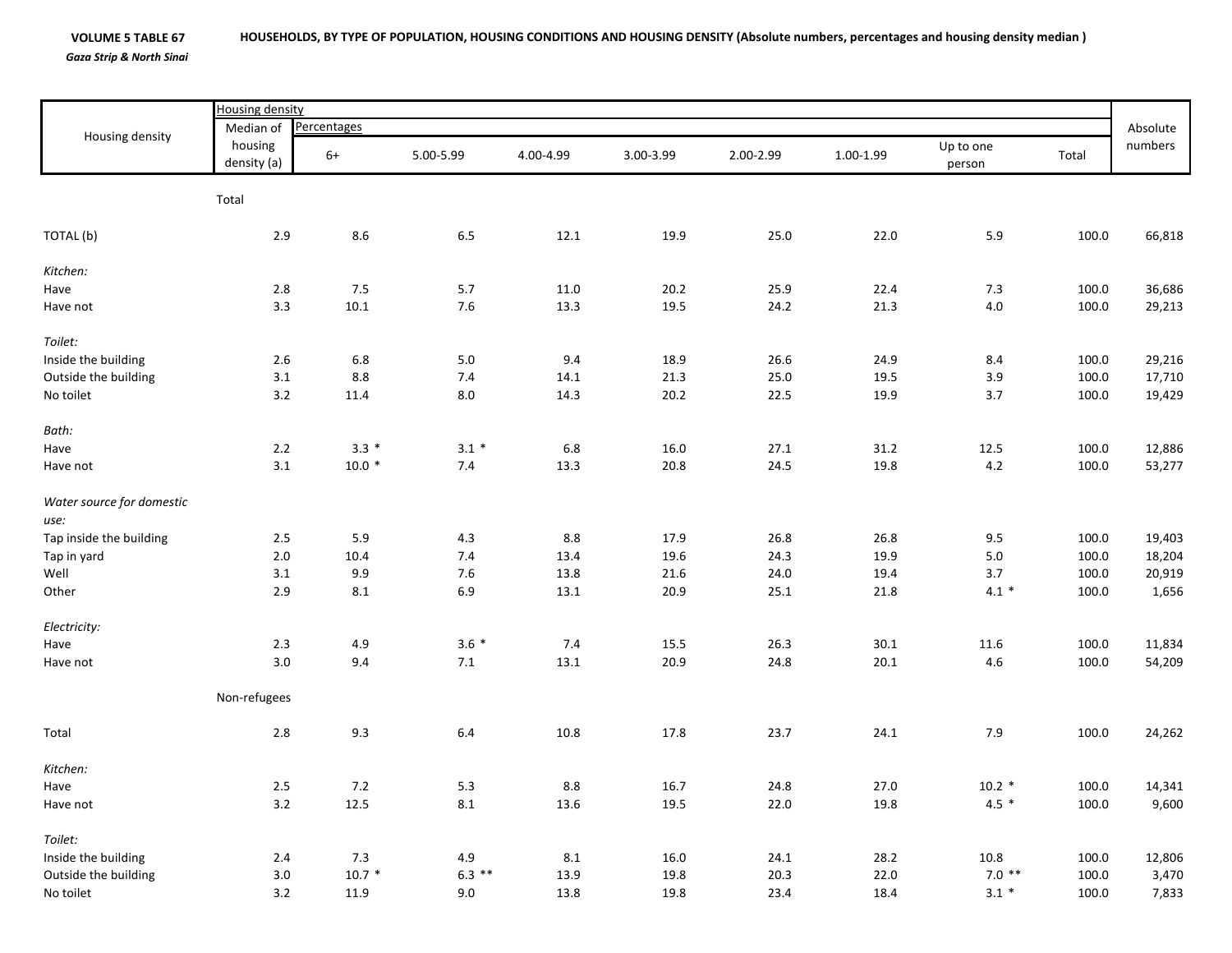| 2.0 | $2.9$ **  | $2.4$ **  | $5.2*$    | 13.8      | 26.6      | 34.8      | 14.3     | 100.0 | 7,380  |
|-----|-----------|-----------|-----------|-----------|-----------|-----------|----------|-------|--------|
| 3.2 | 12.2      | 8.2       | 13.1      | 19.5      | 22.5      | 19.4      | 5.1      | 100.0 | 16,696 |
|     |           |           |           |           |           |           |          |       |        |
|     |           |           |           |           |           |           |          |       |        |
| 2.3 | 5.7       | 4.1       | 7.5       | 15.9      | 25.6      | 29.5      | 11.7     | 100.0 | 10,149 |
| 3.1 | 13.0      | 7.4       | 13.8      | 16.9      | 22.1      | 21.3      | $5.5*$   | 100.0 | 6,870  |
| 3.2 | 10.5      | 8.9       | 13.0      | 22.6      | 22.7      | 77.4      | $4.9 *$  | 100.0 | 5,881  |
| 2.8 | $13.8$ ** | $7.0**$   | $11.1$ ** | $13.4$ ** | $22.9*$   | $27.2*$   | $4.6$ ** | 100.0 | 1,151  |
|     |           |           |           |           |           |           |          |       |        |
| 2.2 | $4.3*$    | $3.4 *$   | 6.8       | 14.2      | 25.2      | 32.7      | 13.4     | 100.0 | 7,454  |
| 3.1 | 11.6      | 7.7       | 12.6      | 19.4      | 23.0      | 20.2      | 5.5      | 100.0 | 16,588 |
|     |           |           |           |           |           |           |          |       |        |
| 3.2 | 13.3      | 8.5       | 12.6      | 19.5      | 22.7      | 19.6      | $3.8*$   | 100.0 | 10,020 |
|     |           |           |           |           |           |           |          |       |        |
| 2.9 | 11.7      | $7.0*$    | 10.9      | 19.7      | 25.3      | 20.2      | $5.2*$   | 100.0 | 5,242  |
| 3.5 | 15.2      | $10.2*$   | 14.7      | 19.1      | 19.7      | 18.9      | $2.2$ ** | 100.0 | 4,681  |
|     |           |           |           |           |           |           |          |       |        |
| 2.9 | 10.9      | $8.2*$    | 9.7       | 18.4      | 25.0      | 22.6      | $5.2$ ** | 100.0 | 4,758  |
| 3.3 | $12.7$ ** | $7.9$ **  | $15.1*$   | $18.8*$   | $24.4$ *  | $17.9*$   | $2.6$ ** | 100.0 | 1,769  |
| 3.6 | 17.5      | $9.1 *$   | 15.0      | 21.5      | 18.2      | 16.1      | $2.6$ ** | 100.0 | 3,452  |
|     |           |           |           |           |           |           |          |       |        |
| 2.5 | $4.5$ **  | $5.2$ **  | $7.3$ **  | $19.4*$   | 26.0      | 30.1      | $7.5$ ** | 100.0 | 2,173  |
| 3.5 | 16.0      | 9.5       | 14.2      | 19.4      | 21.4      | 16.7      | $2.8$ ** | 100.0 | 7,767  |
|     |           |           |           |           |           |           |          |       |        |
| 2.8 | $7.7*$    | $6.6$ **  | $10.3 *$  | 18.7      | 26.8      | 23.9      | $6.0**$  | 100.0 | 3,595  |
| 3.4 | $17.0*$   | $10.1$ ** | $12.4*$   | $19.2*$   | 23.1      | $15.9 *$  | $2.3$ ** | 100.0 | 2,354  |
| 3.6 | 17.5      | $9.1 *$   | 15.8      | 19.5      | 18.5      | 17.8      | $1.8$ ** | 100.0 | 3,192  |
| 3.3 | $13.3$ ** | $8.6$ **  | $12.0$ ** | $23.4$ ** | $18.8$ ** | $17.7$ ** | $6.2$ ** | 100.0 | 832    |
|     |           |           |           |           |           |           |          |       |        |
| 2.6 | $18.3$ ** | $5.6$ **  | $8.6*$    | $16.9*$   | 28.5      | 25.3      | $6.8$ ** | 100.0 | 2,522  |
| 4.5 | 15.1      | 9.5       | 14.0      | 20.3      | 20.8      | 17.5      | $2.8$ ** | 100.0 | 7,380  |
|     | Refugees  |           |           |           |           |           |          |       |        |